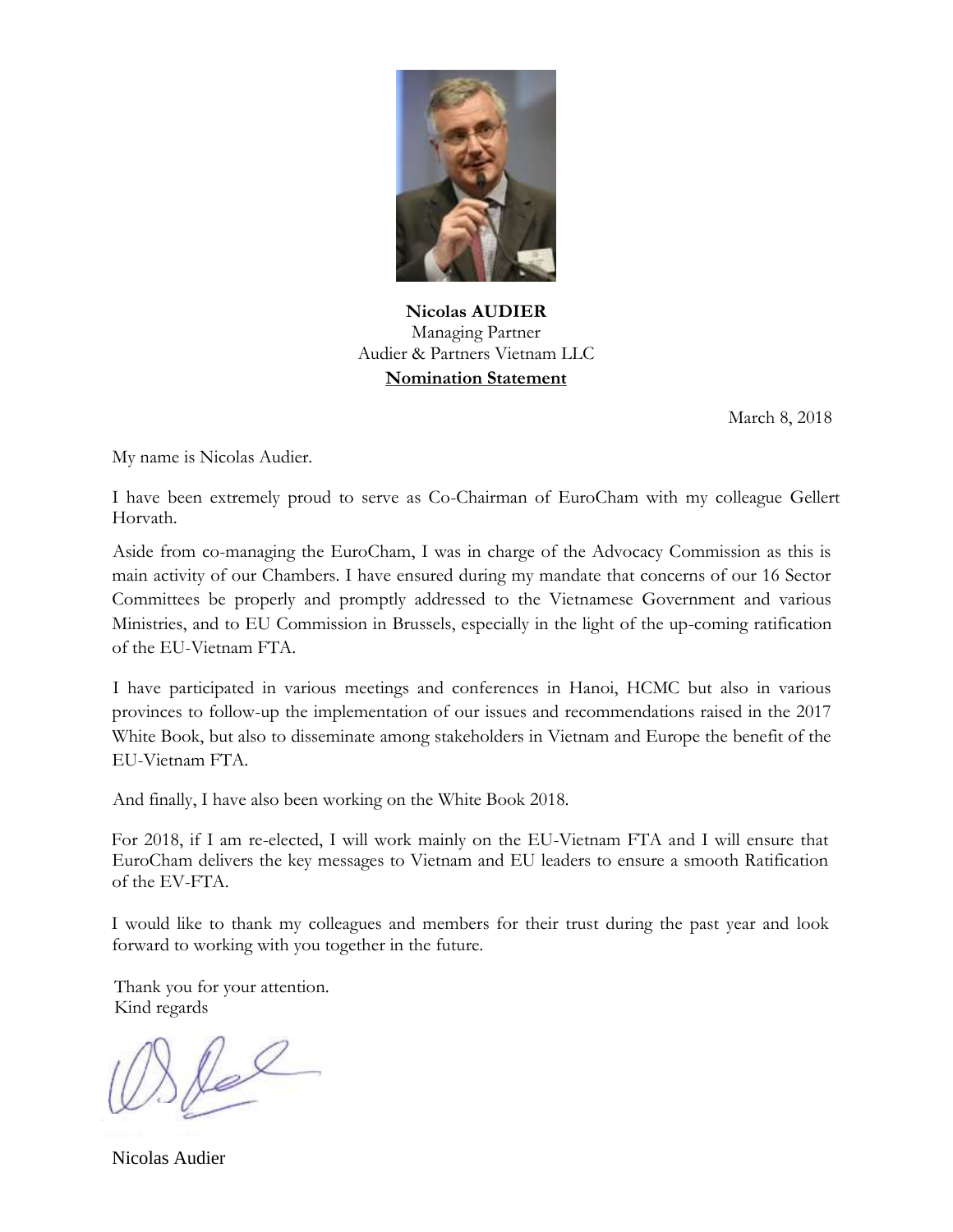

**Guy BALZA** Managing Director OMG Vietnam

Based on the positive and excellent cooperation between EXCO members and Eurocham staffs I want to renew my nomination in order to:

- Lead the relation between Eurocham and the BA`S to continue to develop a close cooperation, create value for the members, organize quarterly meeting, listen to the BA`s need and request, organize joint events and make sure we have a joint event planning schedule, maintain existing and recruit new members. Help Eurocham to recruit new BA`s.
- Support Eurocham external communication (co approval ) and actively participate to maintain key sponsors
- Cooperate with event department whenever necessary and focus on Eurocham  $20<sup>th</sup>$ anniversary event organization to generate some revenue. Find relevant topics/speakers for targeted business events.
- Follow the sector committee "wine&spirits" to support advocacy initiatives with the EXCO
- Ad hoc participation at specific business events to represent Eurocham and support Eurocham main initiatives to represent European investors in VN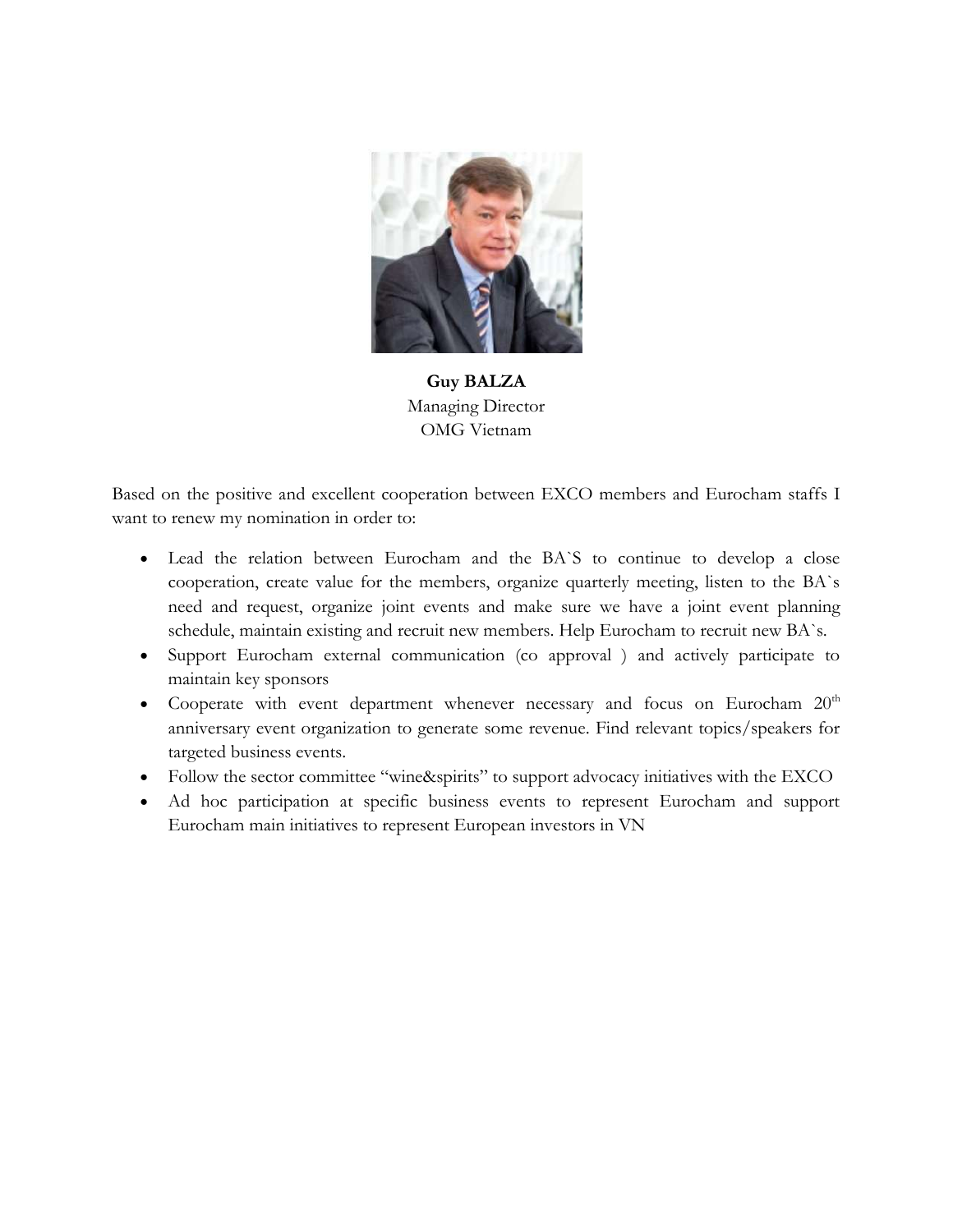

**Denis BRUNETTI** President Ericsson Vietnam, Myanmar, Laos and Cambodia

Dear Members of EUROCHAM,

I wish to gain your support and endorsement for my appointment to the Board of EUROCHAM.

I've worked in the ICT industry and with Ericsson for over 27 years, having been based in various countries across the world, including Australia, Sweden, Hong Kong, Sri Lanka and Vietnam.

As EUROCHAM Board Member, I intend to contribute my broad ranging experience in the ICT industry to drive the Industry 4.0 agenda in Vietnam, in partnership with business and government. The 4<sup>th</sup> Industrial Revolution, which aims to digitally transform most industries in the coming years, is enabled by Mobile Broadband networks - Ericsson is the leading supplier of 3G & 4G Mobile Broadband networks to Operators in Vietnam, and we celebrate 25 years in Vietnam in 2018. Indeed, we are a long term trusted and strategic partner to the government and people of Vietnam.

On a personal note, I received the Campaign Medal from the Ministry of Information & Communications in March 2014 for my long term contribution to the ICT industry in Vietnam. And recently, I was appointed by the Vietnam Chamber of Commerce and Industry as Chairman of the Industry 4.0 Advisory Group to the government.

As Board Member, it would be my privilege and honor to serve the business and societal interests of EUROCHAM in Vietnam. I thank you for the opportunity.

**Yours Sincerely** 

Denis Brunetti President - Ericsson Vietnam, Myanmar, Cambodia & Laos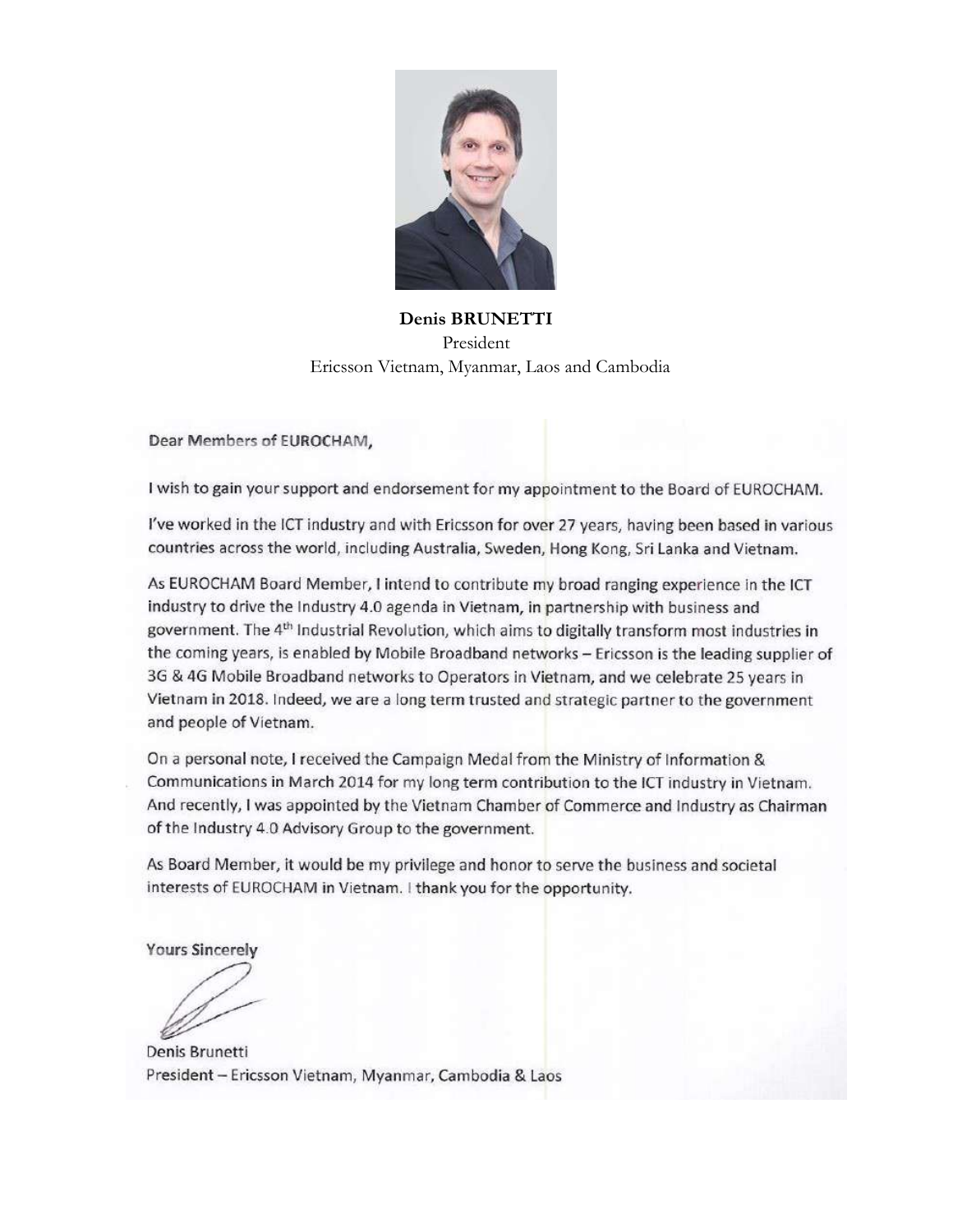#### **Recommendation letter from VCCI for Denis BRUNETTI:**



**VIETNAM CHAMBER OF COMMERCE AND INDUSTRY** Head Office: International trade Center - 9 Dao Duy Anh Str., Hanoi Tel: (84-24)35742022 - Fax: (84-24) 35742020 - 35742030 Email: vcci@vcci.com.vn - Web: www.vcci.com.vn

From Chairman of Vietnam Chamber of Commerce and Industry- VCCI

 $To:$ Chairman of European Chamber of Commerce- Eurocham

Board members of European Chamber of Commerce-Eurocham

Hanoi, 5 October 2017

Warm greetings from Vietnam Chamber of Commerce - VCCI and my personal congratulations to EUROCHAM on all your achievements over the past 20 years in supporting European companies doing business in Vietnam.

The Government of Vietnam highly appreciates the contribution made by various International Chambers of Commerce in Vietnam. Among them, EUROCHAM is considered to be a very proactive member, facilitating two-way investments, business and trade flow between Vietnam and foreign companies. We appreciate that the successful operation of EUROCHAM adds valuable contributions to the development of business exchanges between Vietnamese and European enterprises.

ICT is viewed by the Government of Vietnam as an industry for economic and social growth. It's an industry that influences all others, and favorably impacts Climate Change and most other UN SDG's. ICT has become increasingly important in the context of the government's Industry 4.0 ambitions. Hence, I see the value of having a more active involvement of the ICT sector in Vietnam-European business dynamics and exchanges. This will help drive increased general awareness of the upcoming Industry 4.0 evolution amongst companies operating in Vietnam.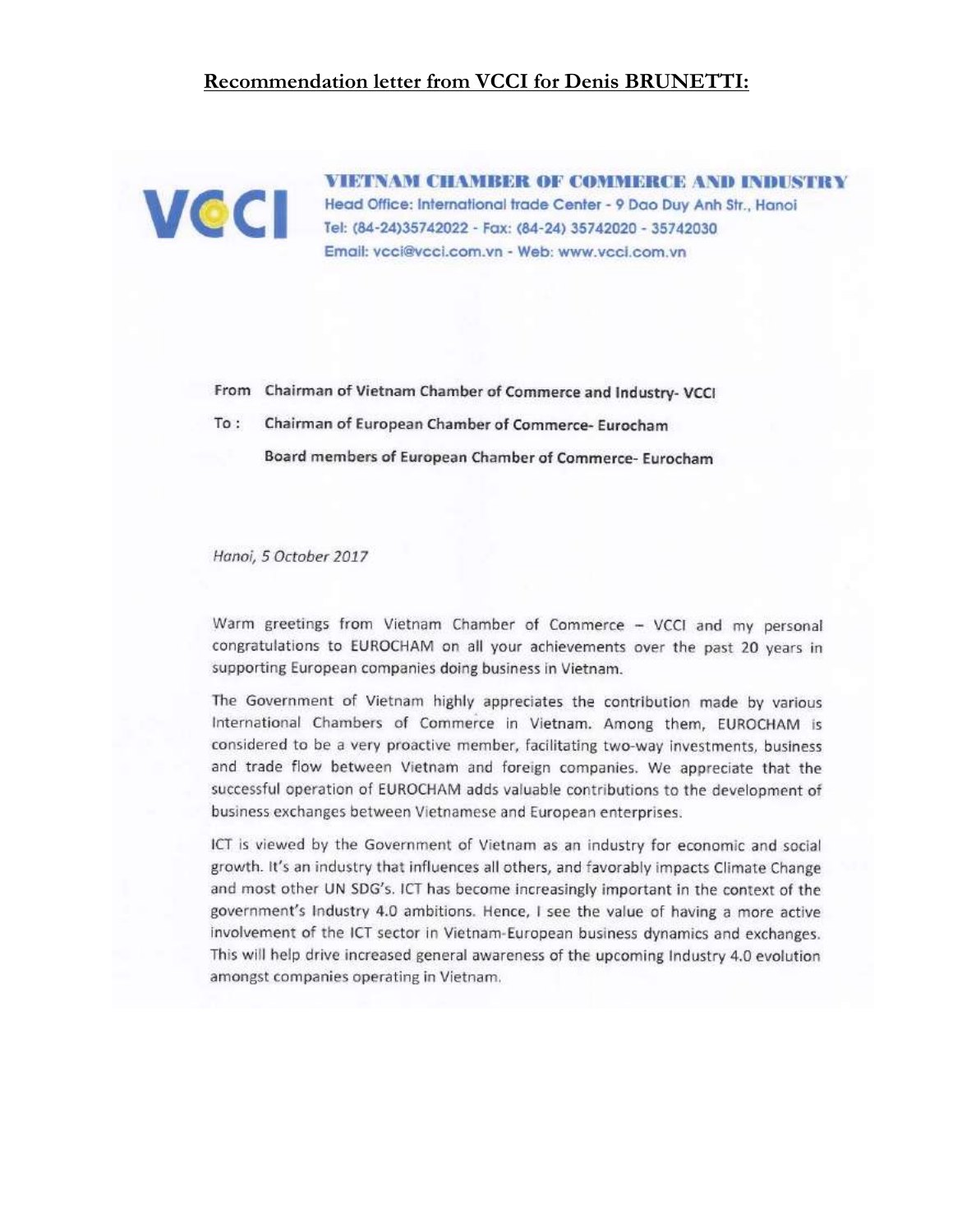

**VIETNAM CHAMBER OF COMMERCE AND INDUSTRY** Head Office: International trade Center - 9 Dao Duy Anh Str., Hanoi Tel: (84-24)35742022 - Fax: (84-24) 35742020 - 35742030 Email: vcci@vcci.com.vn - Web: www.vcci.com.vn

Therefore, I wish to highly recommend that Ericsson, the largest ICT company in Vietnam and the dominant ICT infrastructure partner to all our Mobile Operators in Vietnam, be represented on the Board of Eurocham. I specifically recommend Mr. Denis Brunetti, the President for Ericsson in Vietnam, Myanmar, Laos and Cambodia.

Ericsson has operated in Vietnam since 1993, and is a trusted partner across the ICT industry in Vietnam. Ericsson is also valued by the Government of Vietnam for its contribution to ICT development, and Mr. Brunetti, who has been working with Ericsson in the Vietnam market since 1996, has a profound knowledge, understanding, and passion for Vietnam. I believe he is the right choice for this important position Eurocham.

Should you require a further information from VCCI about Ericsson's business in Vietnam, or about Mr Brunetti, please feel free to contact me.

Thank you for your consideration

Sincerely yours

Clark

Dr Vu Tien Loc **Chairman and President**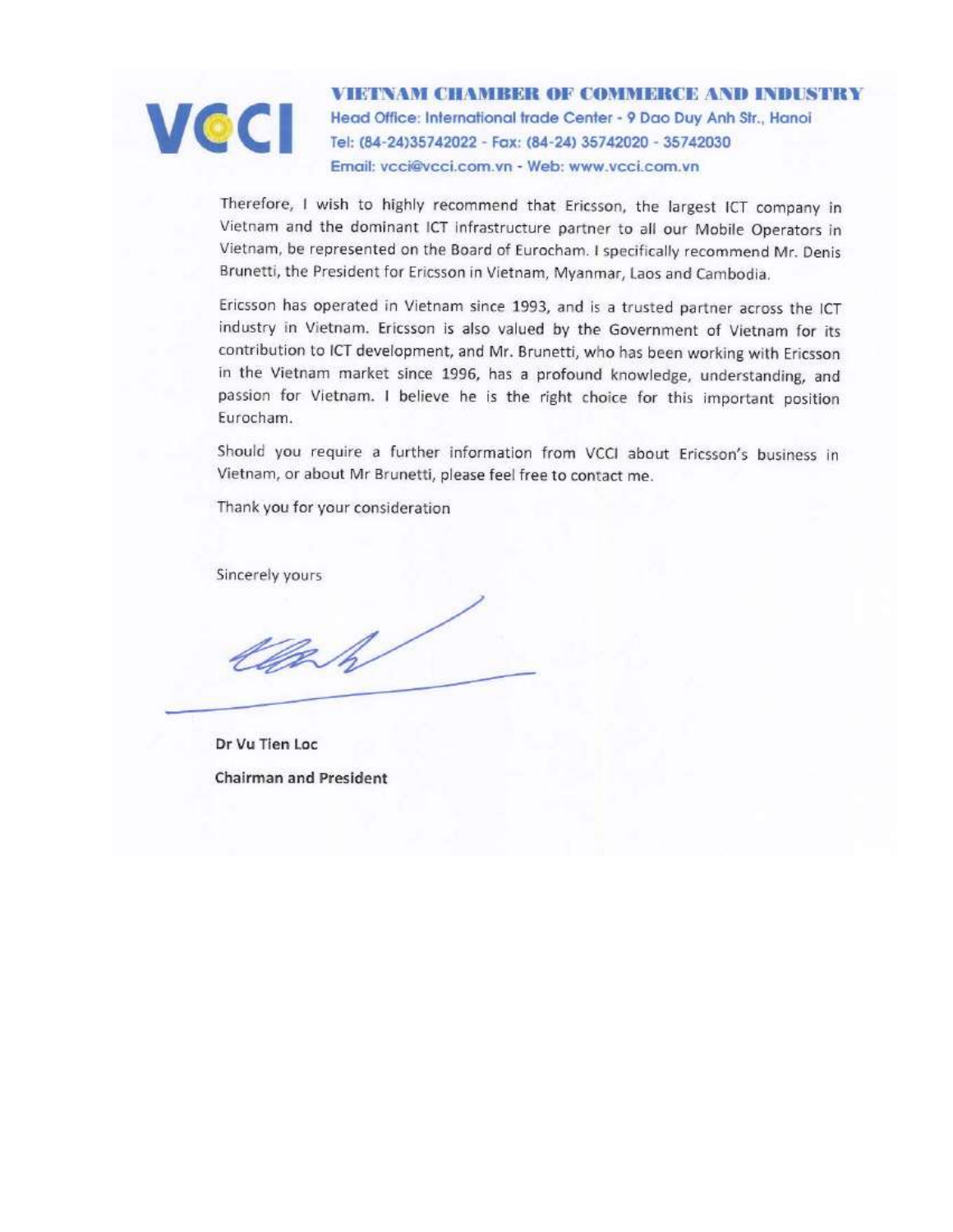

**Enrico BRUNI** Chief Financial Officer Asia Pacific Piaggio Group



Hanoi, March 5th, 2018

#### Respectable EuroCham,

I would like to become a Member of the Executive Committee as I am firmly convinced I can bring an added value to the organization and the European business community.

In my experience with Piaggio Group, I have been covering roles of increasing responsibilities and joined international assignments in three different countries: UK, The Netherlands and currently Vietnam, where I hold the position of Asia Pacific Region CFO.

Thus, I deeply understand and appreciate the importance, in a foreign environment, of boosting business communities on information sharing, mutual support, general quidance and on the creation of a unique stronger voice towards local stakeholders.

I am willing to bring in the Committee all the knowledge of Vietnam that we have developed in Piaggio through the years: having headquartered in the country the Asia Pacific regional organization, we have been on the edge in several aspects and constantly experience new challenges.

As I feel European and not only Italian, I am energetic, enthusiast and willing to commit in this new opportunity, which I would take with maximum professionalism and devoted spirit of service.

Yours sincerely

Enrico Bruni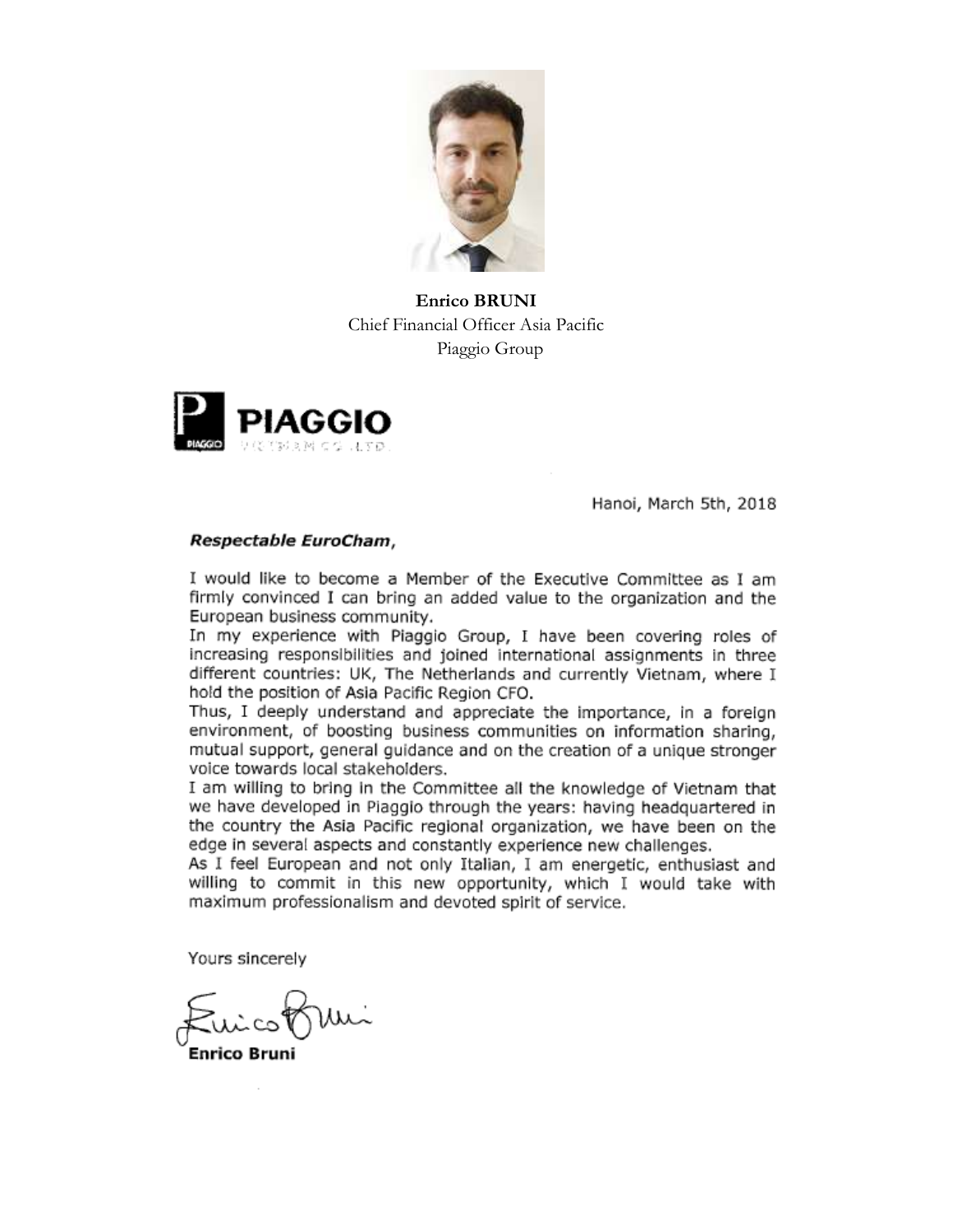

# **Aymar DE LIEDEKERKE BEAUFORT** Country Manager BNP Paribas – Vietnam

HCMC, 05/03/18

Dear Executive Committee of EuroCham,

I believe you already know how much BNP Paribas Vietnam is motivated by the mission of Eurocham. BNP Paribas sponsorship is one aspect of it and the involvement of its managers at the Board level, i.e. my predecessor for few years and mine in the last 2 years is another one. At BNP Paribas we see Europe as Home and APAC as a very attractive region where to accompany our clients to promising growth. The swift development of Vietnam and future Free Trade Agreement is a clear proof of it. So the mission of EuroCham is at the heart of our strategy. In the current environment of Brexit and tendencies of protectionism and nationalism this is becoming even more important.

If I can remain in the Executive Committee I hope to be able to keep on bringing my vision and experience to the benefit of EuroCham members.

Kind regards,

Aymar De Liedekerke Beaufort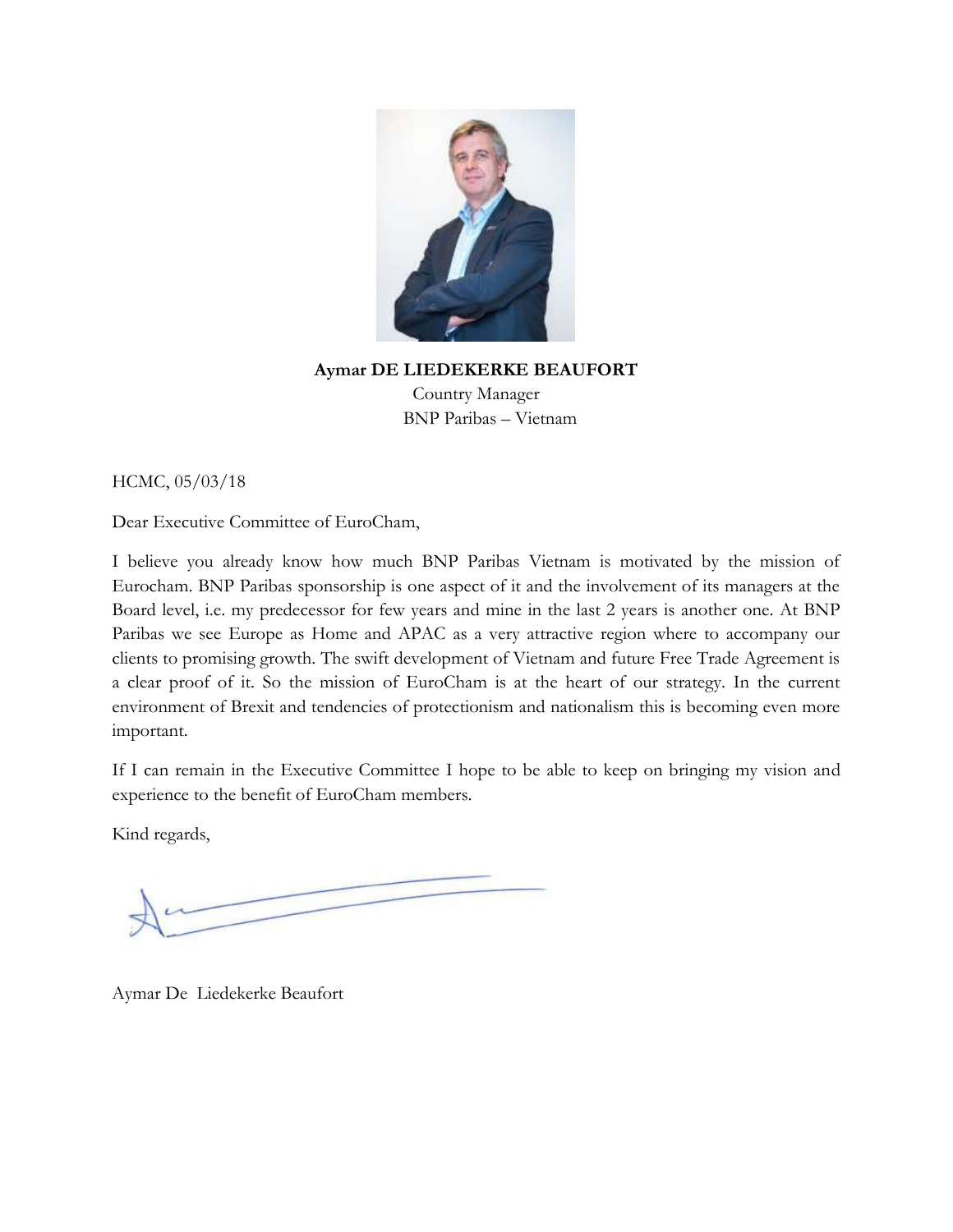

**Andrea GODFREY** Executive Director in Tax & Corporate Services KPMG Vietnam

# Statement of Andrea Godfrey for consideration for nomination for the Board of EuroCham, 2018

I am an extremely experienced finance professional specializing in corporate and international tax over the last 30 plus years, latterly with an additional focus on business development and market expansion. I am an Executive Director in KPMG in Tax and Corporate Services, Vietnam having moved here from EY London in November 2017.

I have worked predominantly in and with the Infrastructure and Construction sector for over 20 years and throughout the 90's worked in industry on major infrastructure projects in Asia and elsewhere.

I am new to Vietnam but have had the opportunity to interact with a number of Chambers and embassies and to have attended People Committee presentations in HCMC and Hanoi, the latter with the Dutch Chamber of commerce. I am very interested in developing a strong understanding of the development needs in Vietnam and how these needs can be enabled by working in partnership with European countries. I believe my experience in business, developing economies and finance and tax will be a valuable asset in developing strong working relationships and opportunities for EuroCham and its members with the Vietnamese Government and private sector.

ANDREA GODFREY 6<sup>th</sup> March 2018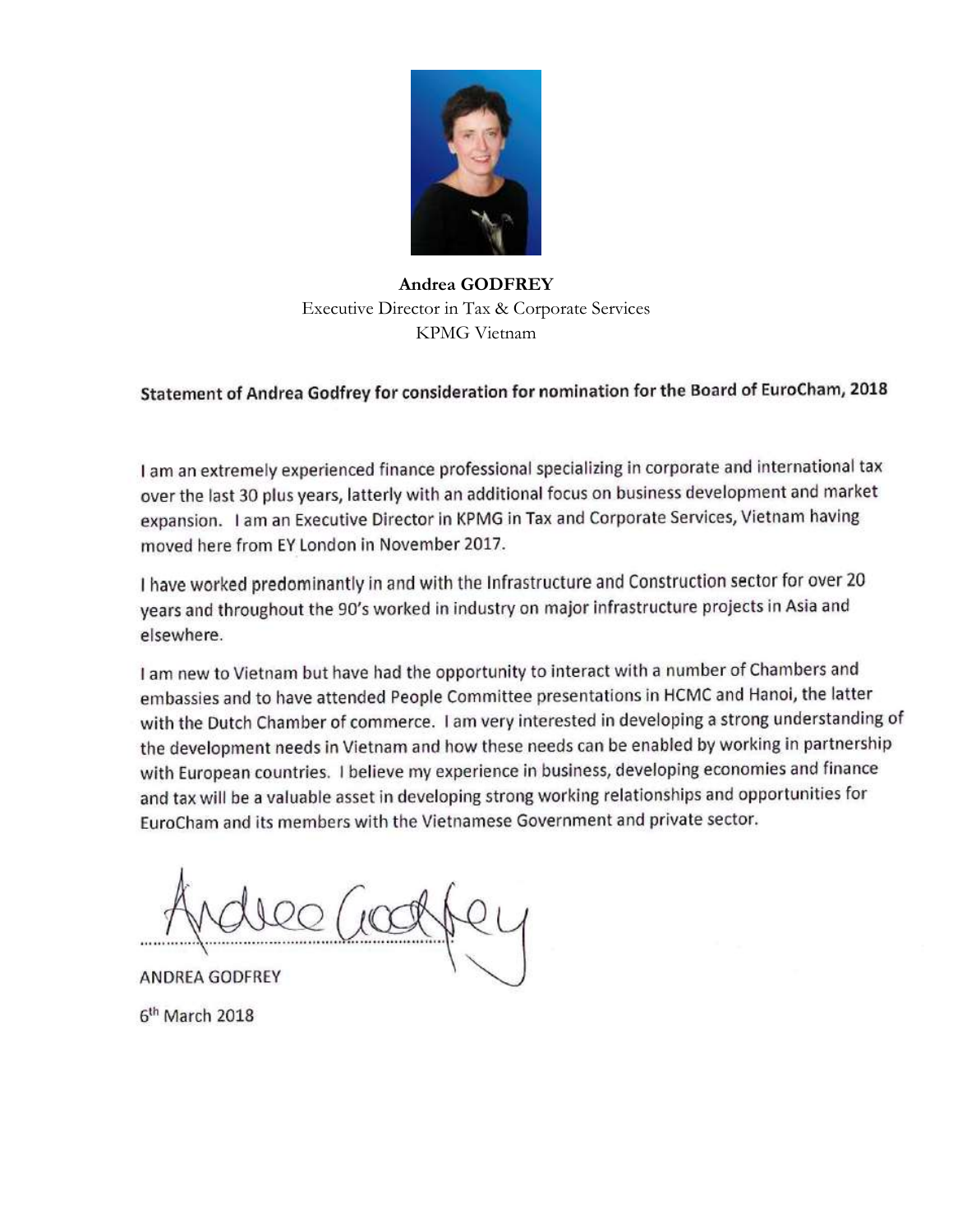

**Joshua JAMES** Business Development Director SONUS VIETNAM

Over the course of nearly seven years in Vietnam – spanning across Hanoi, Nha Trang and HCMC – I have dedicated my efforts to both entrepreneurship as well as management of European companies in the education and human capital sectors.

I have been an active and committed member of EuroCham and have a sincere desire to see it grow and continuously improve – especially in its service to sme's. Following my election at the last AGM, I devoted my efforts in the following areas in order to support the interests and needs of EuroCham members:

- Organized English and soft-skills training events to support the development and capabilities of staff of EuroCham member companies;
- Reached out to chapters beyond Ho Chi Minh City and Hanoi. I led delegations to Dong Nai and Binh Phuoc and participated in outreach events in Danang and Binh Duong.
- Enthusiastically participated in the writing and editing of the First Edition of the EuroCham Green Book which promotes European businesses involved in the Green sector. This book was also presented to the European Parliament in Brussels.
- Actively contributed in the writing and editing of the Tenth Edition of the Whitebook.

I am currently the Vice Chairman of the HR and Training Sector Committee of EuroCham, representing the Education sector and I am also an active and vocal member of the VBF's Education and Training Working Group.

Like so many of EuroCham's nearly 1000 members, I am an entrepreneur and have dedicated time and effort to develop businesses here. I understand the struggles and challenges of European SME's in Vietnam and want to continue to give voice for these members. I am also passionate about helping to create a more sustainable Vietnam and am in the process of completing studies in Sustainable Urban Development from Wageningen University.

I am a native English speaker and also fluent in French. I have strong roots in Vietnam and will be remaining in this country for many years to come. If re-elected, I will certainly complete the term.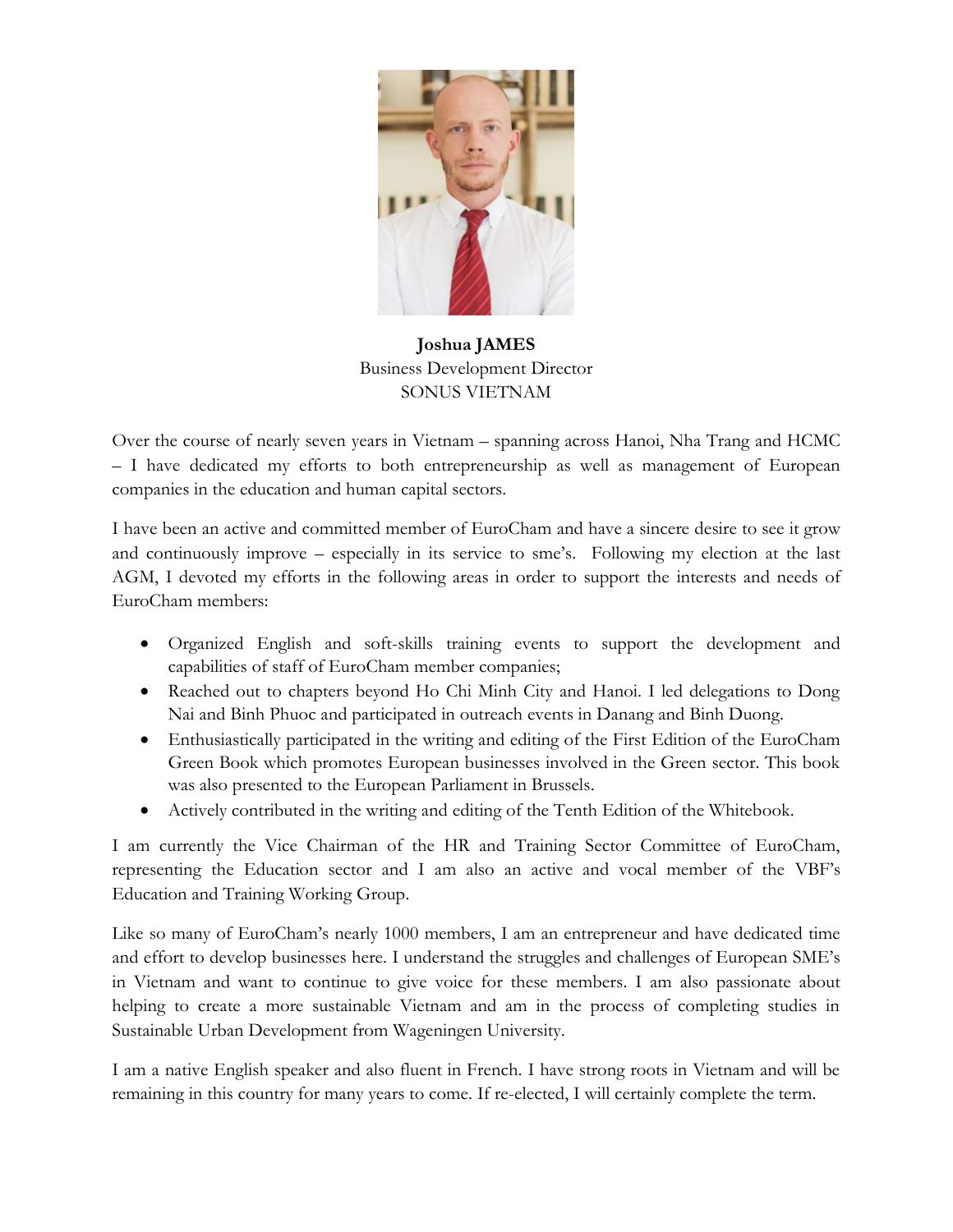

**Roman KUEBLER** General Director B.Braun Vietnam

My name is Roman Kuebler and I am the General Director of B.Braun Vietnam Co. Ltd., a German medical device and pharmaceutical company that has been operating in Vietnam since 1992 and is in the meantime one of the biggest German investors in Vietnam with 2 factories in Hanoi and a workforce of approx. 1.500 employees nationwide. Since 2014 I am Vice-Chairman of the German Business Association and recently also joined the EuroCham Executive Committee (2017).

Through the various investment activities of B.Braun in Vietnam, including the construction of state-of-the-art healthcare production facilities, I have obtained a deep knowledge about the business, political and bureaucratic environment in Vietnam. Heading one of the biggest healthcare salesforces in Vietnam provides me in addition with an insight about the healthcare system in Vietnam including its advantages and challenges. With these insights I would like to contribute to further improve the business environment in Vietnam especially but not limited to market access, EVFTA implementation, investment promotion and general government contacts, especially since I am based in Hanoi.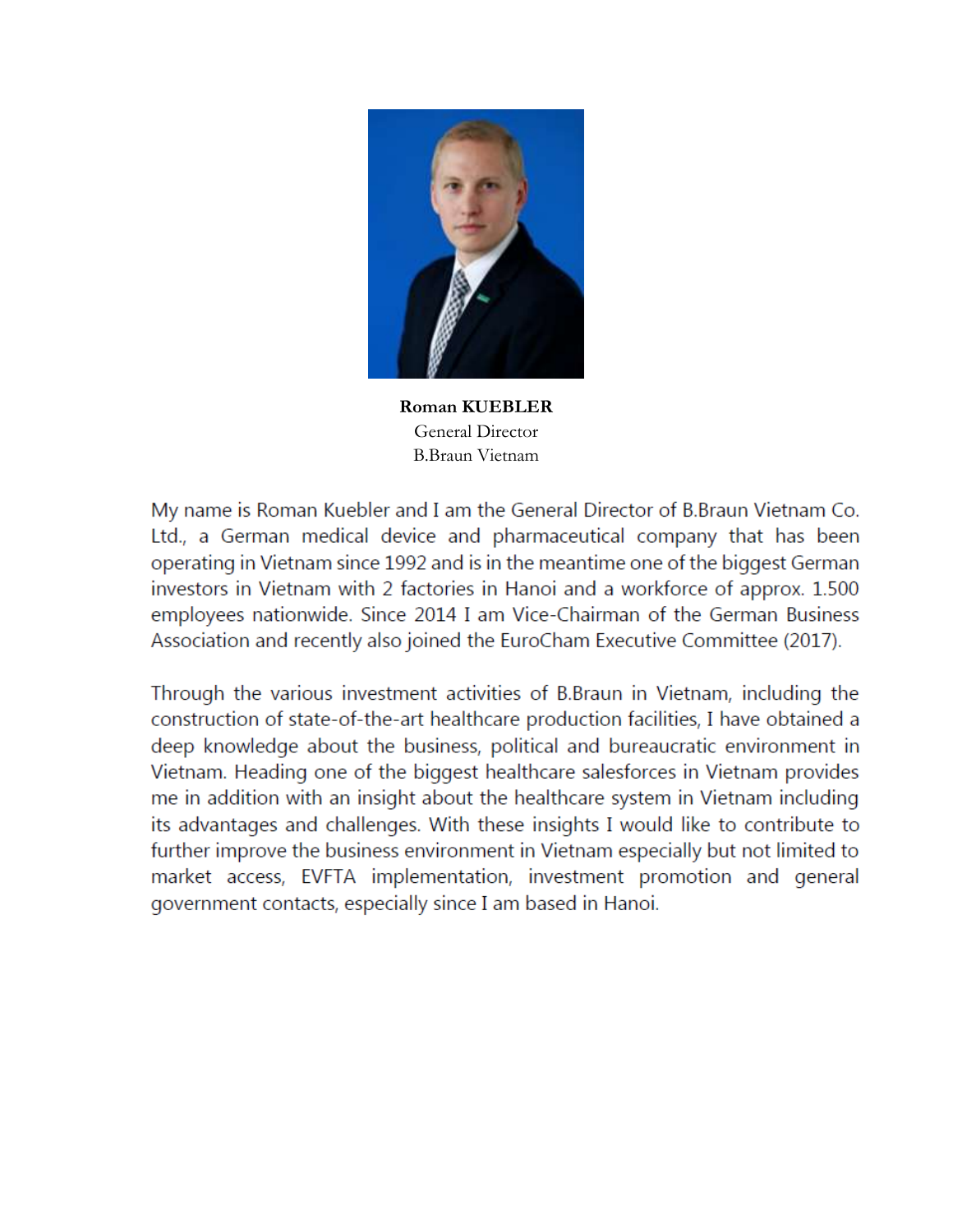

**Guru MALLIKARJUNA** Managing Director Bosch Vietnam Co., Ltd.

It is a pleasure to be here and introduce myself to all. It has been a very cherish-able and excellent 4.5 years of journey in Vietnam. I started my Bosch journey in Vietnam in Sept 2013, heading Bosch SW R&D center which grew from 400 to 1600 employees, end of 2017, built over with 98% local associates. Effective Sept 2017, I am responsible for overall Bosch Vietnam. During the last years, I also had the opportunity to be part of Eurocham, contributing as VC of IT SC, participating in Eurocham events as speaker, panel member.

As the Managing director of Bosch Vietnam, the largest German investor in R&D, manufacturing, sales and service business, I have sufficient understanding of Vietnamese business environment in all the domains. Hence, I would like to continue offering my experience and support Eurocham in fulfilling its mission to improve the business environment and be a rightful partner, to share the best practices

I am convinced that Eurocham is a great platform to enable and support businesses, connect and collaborate with Govt, Academia and other Industries. Eurocham has established its strong position as the leader among the trade associations and interest groups in Vietnam, and it will be my pleasure to be a part of it.

If I am elected to the Board of Directors, I would work diligently to support all networking opportunities and maintain the high standards that Eurocham prides itself in, as well as use my skills and experience to continue building Eurocham's role in Vietnam, as a sounding board and reliable partner.

Yours Sincerely,

Guru Mallikarjuna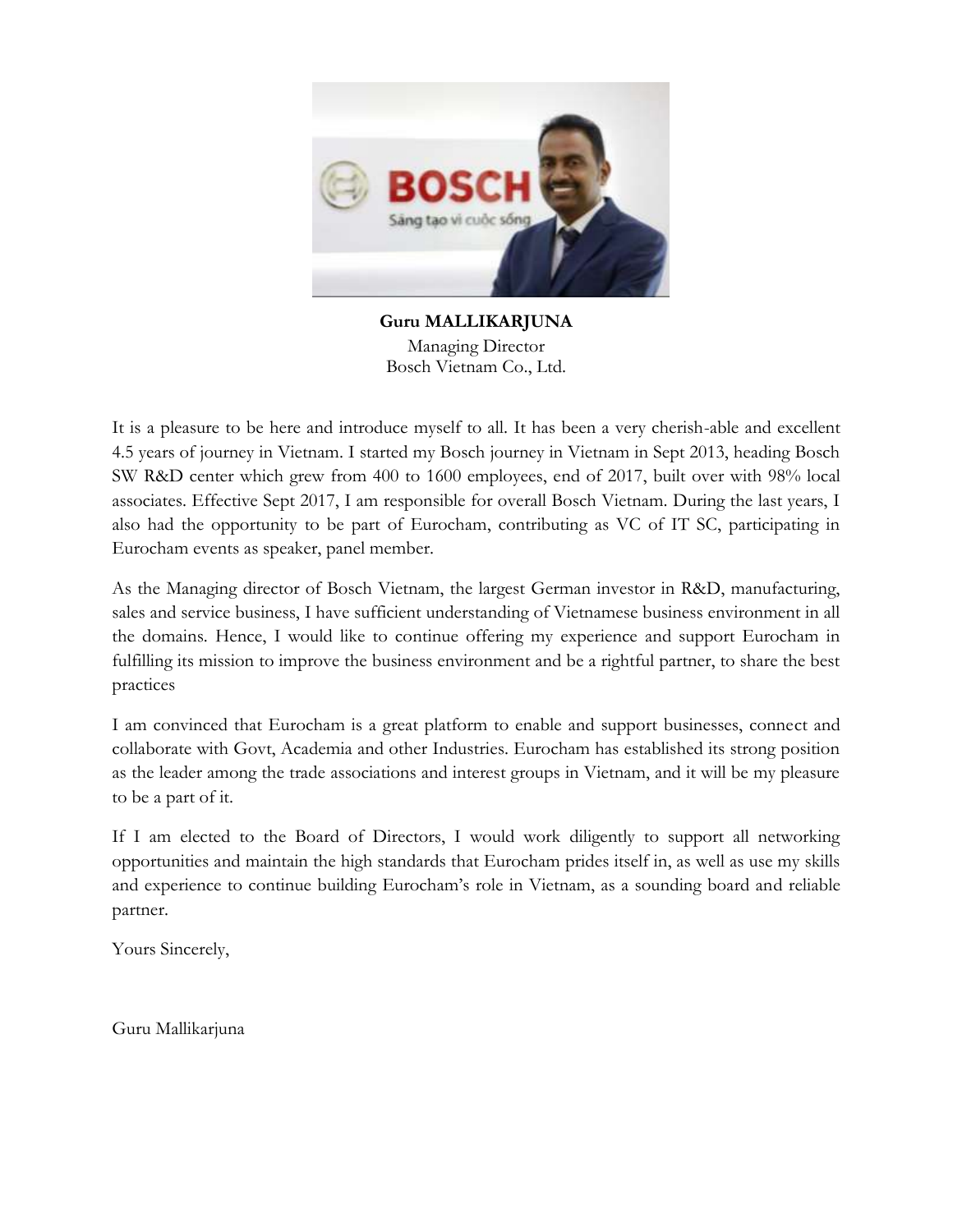

**Dr. Stefano PELLEGRINO, LL.M.** Attorney-at-Law Frasers Law

### CONTRIBUTION TO EUROCHAM

I was honored to serve in the Executive Committee and as Vice Chairman of EuroCham during 2017, and to actively contribute through its activities to the advancement of the European business community in Vietnam. In the past year, I focused my efforts on supporting EuroCham's advocacy and Whitebook initiatives, and took active part in EuroCham's mission to Brussels advocating in front of the EU Parliament and Commissioners for a smooth and fast ratification of the EU-Vietnam Free Trade Agreement. If elected again in 2018 I intend to:

- SERVE our members with APPROACHABILITY and RESPONSIVENESS;
- CONTRIBUTE with my energy and enthusiasm to the EuroCham advocacy activities and events;
- ADVOCATE the Sector Committees' recommendations; and
- MONITOR the implementation of the EU-Vietnam Free Trade Agreement from a technical legal perspective.

#### PROFESSIONAL EXPERIENCE

I am a dual-qualified attorney (Italy and New York) working for Frasers Law Company, a top tier law firm in Vietnam. I advise clients primarily on cross-border corporate transactions involving foreign direct investment, energy, infrastructure and free trade agreements. Prior to moving to Vietnam I worked in the Milan office of DLA Piper, a major international law firm.

#### EDUCATION

I have a Master of Laws from UC Berkeley (California), and a Ph.D. from University of Pavia (Italy). I completed post-doctoral research at N.Y.U. (New York) and at the Max Planck Institute for international private law in Hamburg (Germany).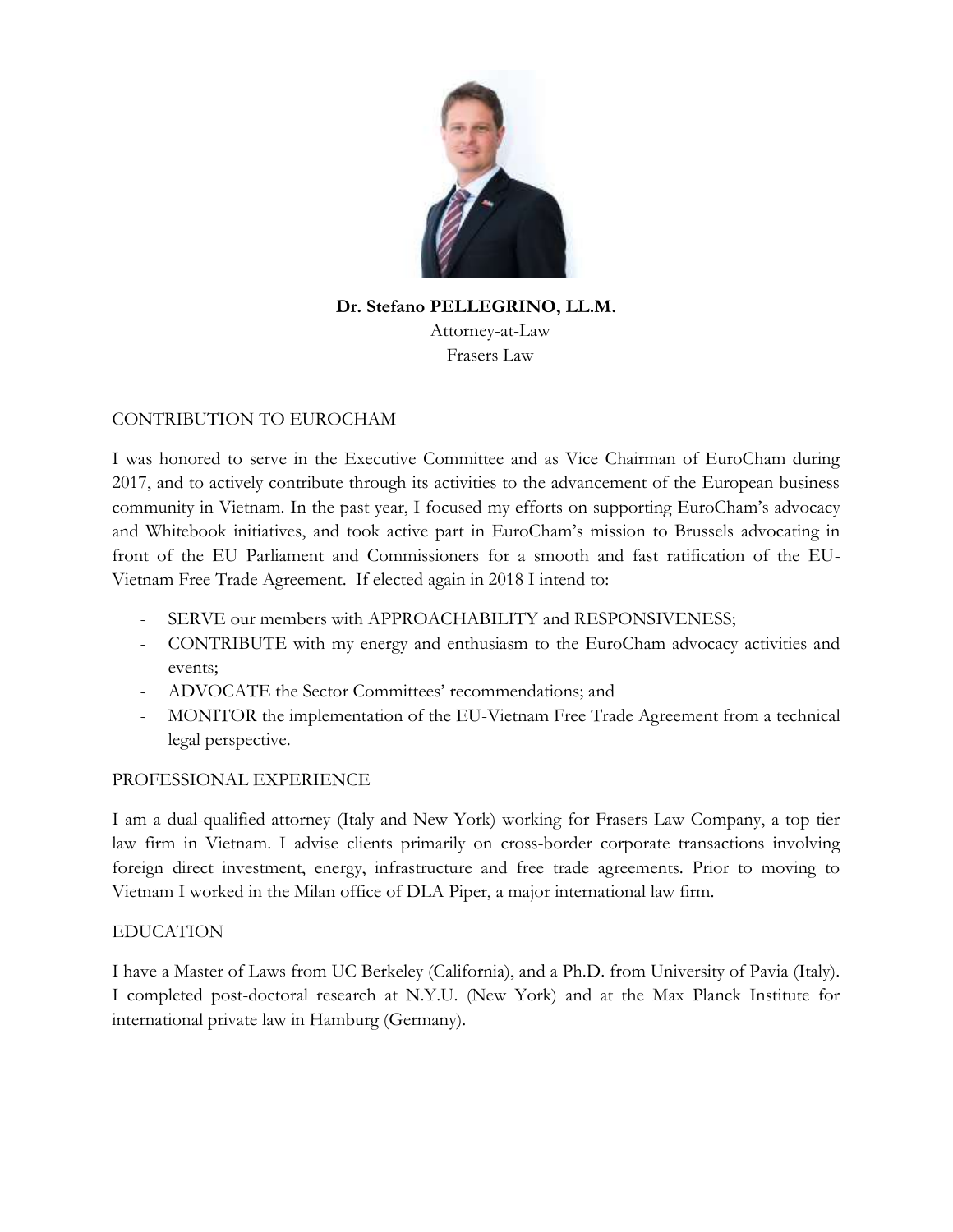

**Soren ROED PEDERSEN** General Manager Julie Sandlau Vietnam Co Ltd

I am honoured to have the opportunity to be re-elected for another term on the Eurocham Executive Committee. I would like to thank Eurocham, The Chairmen, The Executive Committee, The Business Associations and all the members that have shown me support and trust in this process.

I can proudly say that we made a positive difference and improved the business environment for the European businesses during the Executive Committees work here in Hanoi the past year.

During my 4 years on the board at The Nordic Chamber of Commerce in Vietnam (Nordcham Vietnam), of which serving the last two years as Chairman, I see the benefits and values that we offered our Nordic members from Denmark, Finland, Iceland, Norway and Sweden through a functional chamber with focus on member integration and experienced insights in the Vietnamese **Business environment.** 

As part of Nordcham Vietnam's strategy of unifying all Nordic Companies in Vietnam (we have doubled our Nordcham members to more than 50 during my chairman period), and through an integrated partnership with Eurocham, I have been encouraged by Nordcham to expand our influence and bring the support, knowledge and partnership of the Nordic community further into Eurocham by nominating myself for another term at the Eurocham Executive Committee.

I trust that with my 12 years' experience as General Manager for a jewellery export manufacturing company in Hanoi, Vietnam and with my transparent business integrity and Nordic values and ethics can positively contribute to add value to Eurocham's members and continue the good work to promote the influence of European businesses in Vietnam.

Sincerely,

**Soren Roed Pedersen**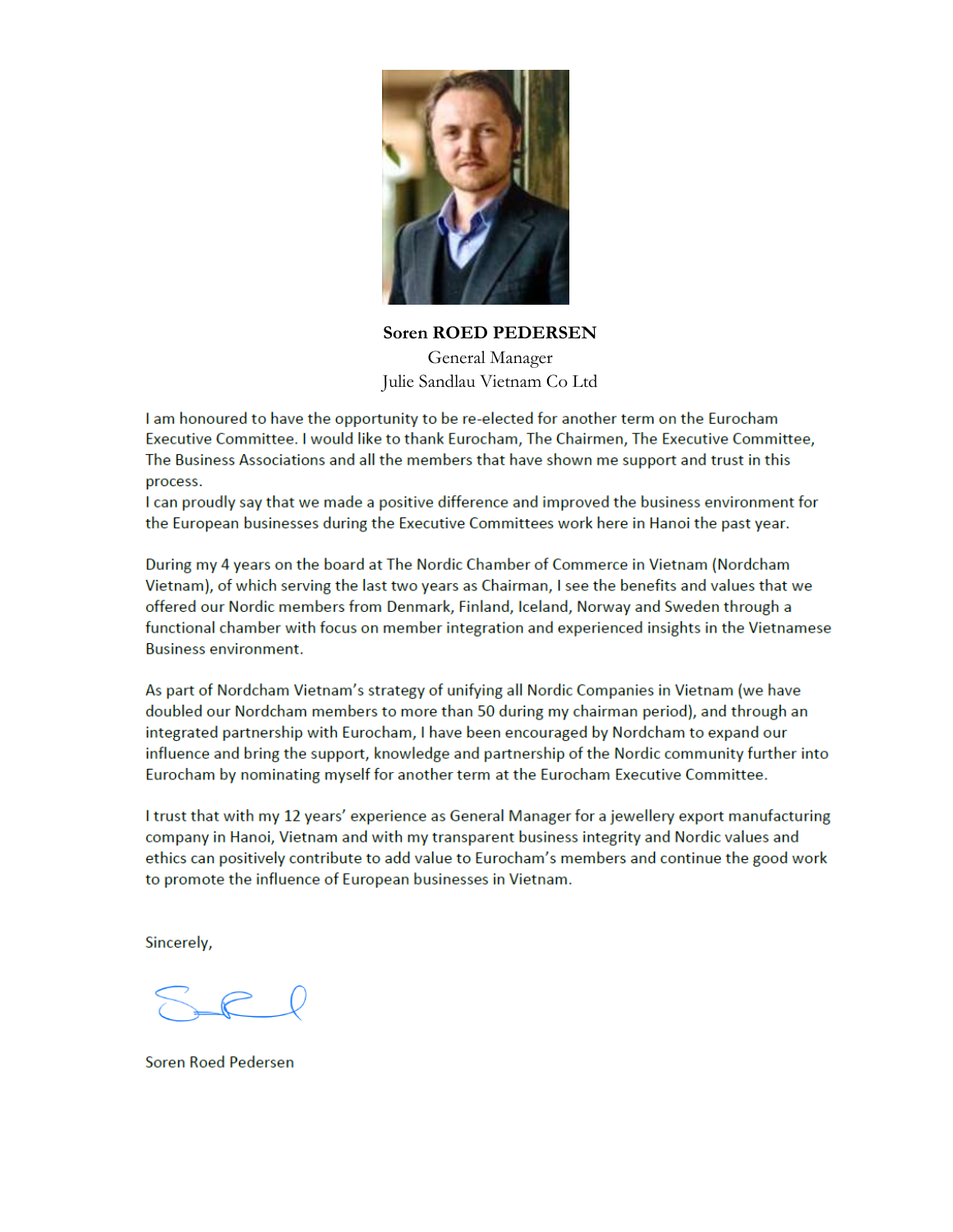

**Jan SEGERS**

Being member of Beluxcham and simultaneously of Eurocham since 2007, I believe it is time to also give my services back to Eurocham and its members and to apply for the EXCO.

People who know me, also are aware that I will commit myself to Eurocham and want to play a prominent role in the new Exco, defending the values and benefits for the business-members and business-associations as these are the pillars of Eurocham.